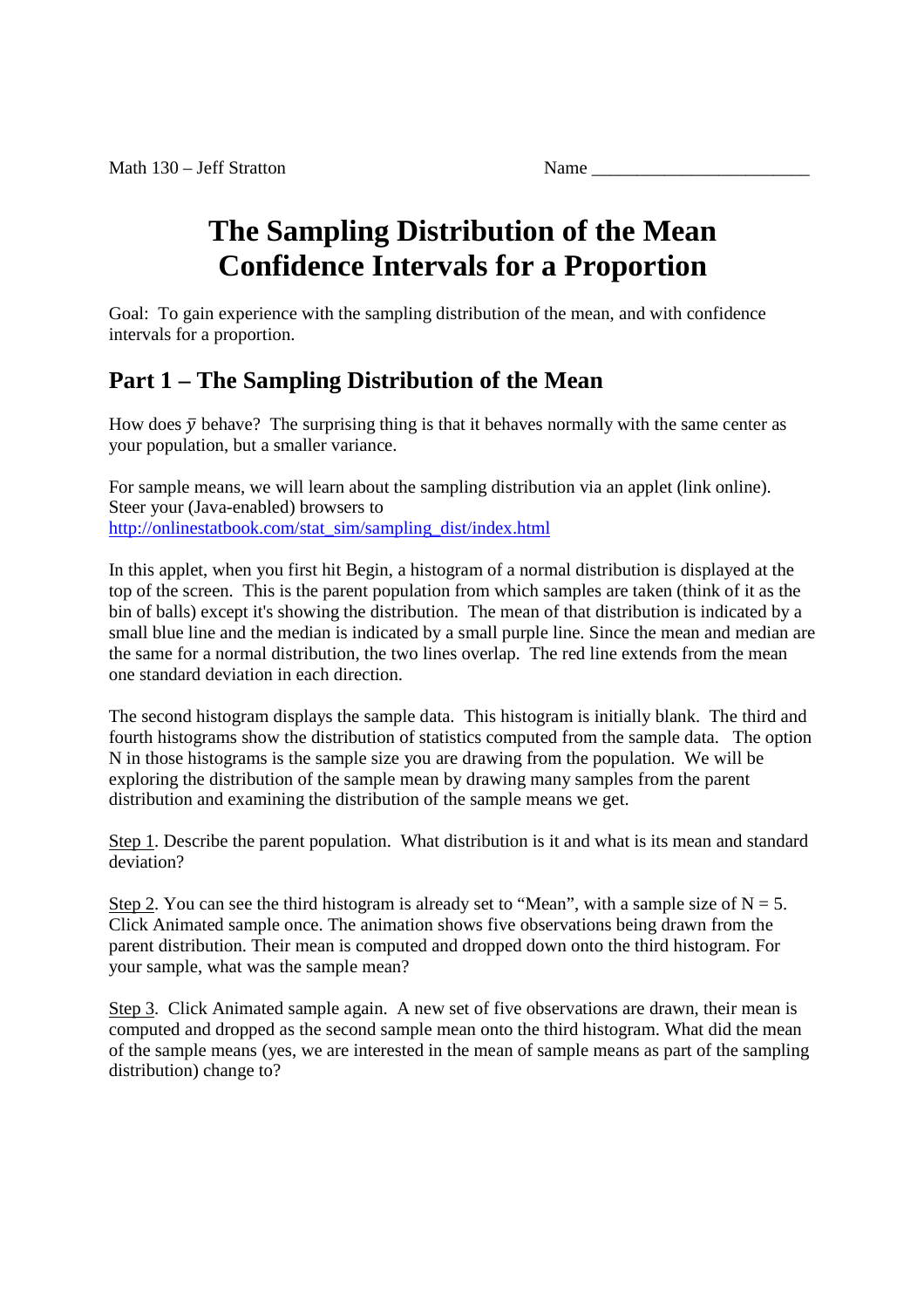Step 4. Click Animated sample one more time. What did the mean of the sample means update to now?

Step 5. Click 10,000. This takes 10,000 samples at once (no more animation) and will place those 10,000 sample means on the third histogram and update the mean and standard deviation of the sample means. Record the mean and standard deviation of the sample means. What shape does this third histogram have? How do these findings compare to the parent distribution?

Step 6. Hit Clear Lower 3 in the upper right corner. Change  $N = 5$  to  $N = 25$  for the third histogram. Do animated sample at least once (convince yourself it is actually samples of 25 now). Then take 10,000 at once. Record the mean and standard deviation of the sample means. What shape does the third histogram have? How do these findings compare to the parent distribution?

Step 7. Compare the different standard deviations from Steps 5 and 6. What effect does sample size appear to have on standard deviation of the sample means?

Step 8. Hit Clear Lower 3. Change the parent distribution to Skewed. What are the new mean and standard deviation of the parent distribution? Which direction is this distribution skewed?

Step 9. Set  $N = 5$  back for the third histogram. Set "Mean" and  $N = 25$  for the fourth histogram. Hit 10,000 at once. (This will take 10,000 samples of size 5, compute the sample means and put those means in the third histogram, as well as take 10,000 samples of size 25, compute the sample means and put those means in the fourth histogram). What do the distributions look like for the third and fourth histograms? Are they skewed like the parent population? What are the means and standard deviations for each histogram?

Step 10. Hit Clear Lower 3. Change the parent distribution to Custom. Draw in a custom distribution (left click and drag the mouse over the top histogram). Sketch your custom distribution below. What are its mean and standard deviation?

Step 11. Hit 10,000 at once (leave the settings on the third and fourth histograms alone). (You could take animated once to convince yourself it was really drawing from your new distribution). What do the third and fourth histograms look like? Anything like the parent distribution? What are their means and standard deviations?

The Sampling Distribution for the sample mean,  $\bar{y}$  can be described as having a mean  $\mu_{\bar{y}} = \mu$ , the same as that of the population mean. The standard deviation is  $\sigma_{\bar{y}} = \frac{\sigma}{\sqrt{2}}$  $\frac{\sigma}{\sqrt{n}}$ .

The distribution is exactly normal if the parent population is normal. Finally, the Central Limit Theorem tells us the distribution will be approximately normal with the mean and standard deviation stated above if n is sufficiently large even if the population distribution is not normal.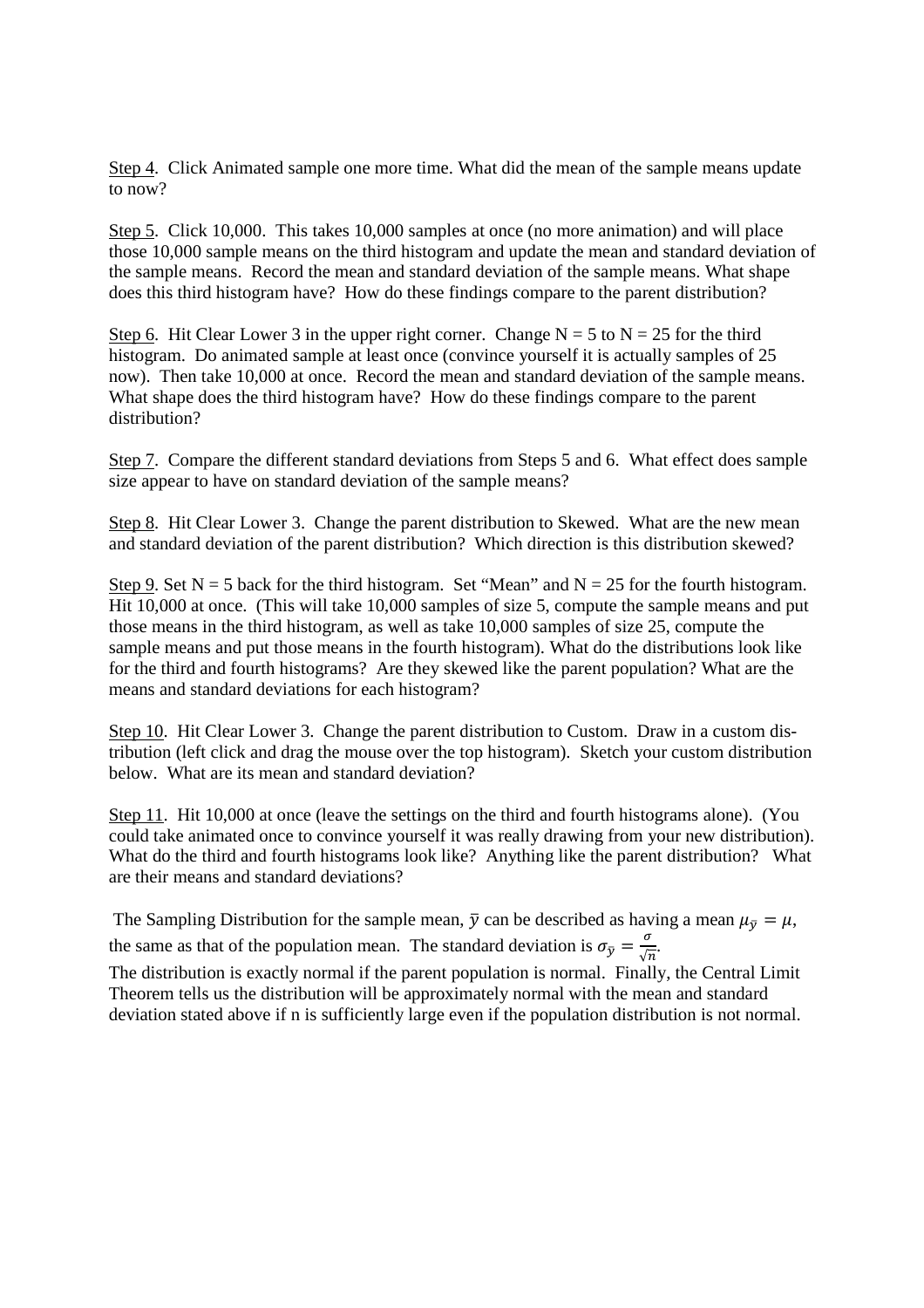### **Part 2 – CIs for Proportions – The Ball Bin**

For the purposes of this example, the bin filled with balls represents the population of all possible birds that could be captured as part of an upcoming study looking for a genetic trait which is known to be harmful to carriers and sometimes fatal to those which exhibit the trait (like sickle cell anemia idea but for birds). Let white balls denote birds that do not have the trait and are also not carriers. Let red balls denote birds that are carriers but do not themselves exhibit the trait, and let green balls denote birds that do exhibit the trait (also then carriers).

Looking at the bin, what are your initial guesses as to the composition of this population? What percentage of birds are carriers, but do not exhibit the trait (red).

**Q1]** Individually, I'd like each of you to take a sample of size 25 and size 50, and record the sample proportion of "red" birds. For these two samples, compute the 90%, 95%, and 99% confidence intervals for *p*, the true proportion of disease-carrying birds who don't exhibit the trait.

Recall the confidence interval formula:  $\hat{p} \pm z^* \sqrt{\frac{\hat{p}\hat{q}}{n}}$  $\boldsymbol{n}$ 

90% CI:

95% CI:

99% CI:

Report your two  $\hat{p}$  values to me. We'll enter and plot the intervals.

**Q2]** Are the intervals the same?

**Q3**] We are lucky to know the true population proportion in this case,  $p = 0.33$ . How did your intervals perform?

**Q4]** We consider an interval to be "good" if it contains the true population proportion. How many of the 90% confidence intervals made by the class would you expect to be good? What about the 95% and 99% confidence intervals?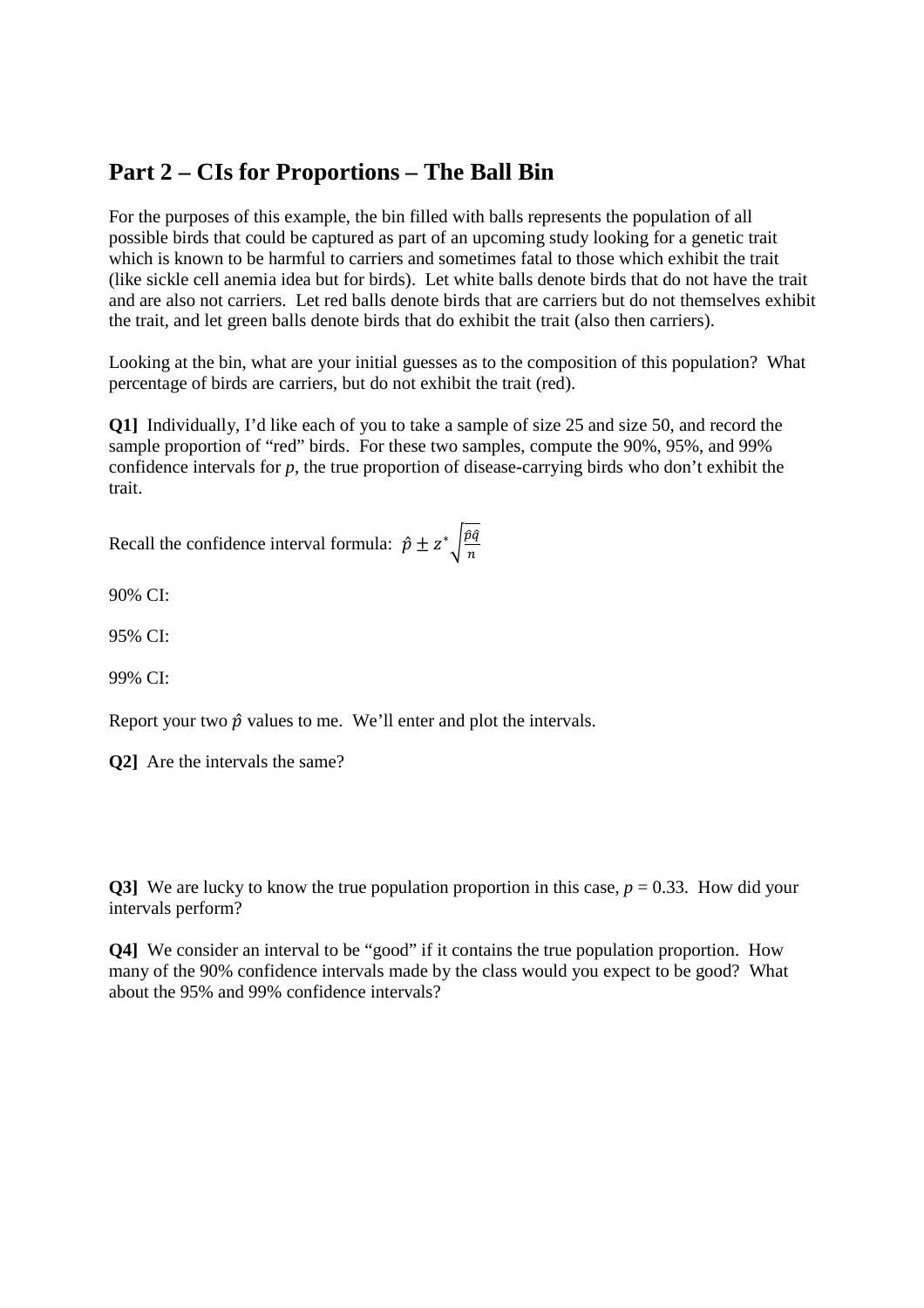## **Part 3 – Checking Understanding**

A report gives a 99 percent confidence interval for the proportion of patients who suffer minor side effects from a certain drug as (.22,.32). You may assume the CI was based on a random sample of patients.

**Q5]** What was the sample proportion of patients who suffered minor side effects on the drug?

**Q6]** What was the population proportion of patients who suffered minor side effects on the drug?

**Q7]** (T/F)

*P*(population proportion of patients who suffered minor side effects is in (.22,.32))=.99

**Q8]** (T/F)

*P*(sample proportion of patients who suffered minor side effects is in (.22,.32))=.99

**Q9]** What does the 99 percent confidence level mean?

**Q10]** Could you find the sample size this interval was based on?

**Q11]** The report states that more than a quarter of patients should expect to suffer minor side effects from the drug based on the CI. Do you agree or disagree? Why?

**Q12]** The standard drug for treating this condition has a minor side effect proportion of .5 (roughly 50 percent of patients suffered minor side effects). Would you encourage adopting this new drug over the standard drug if they only differed in minor side effect proportions? Explain.

**Q13** Another drug for treating the same condition has a similar confidence interval of (.27,.37). Would you be able to conclude that you should use the first drug because it has a lower rate of minor side effects assuming the drugs are equal in all other respects?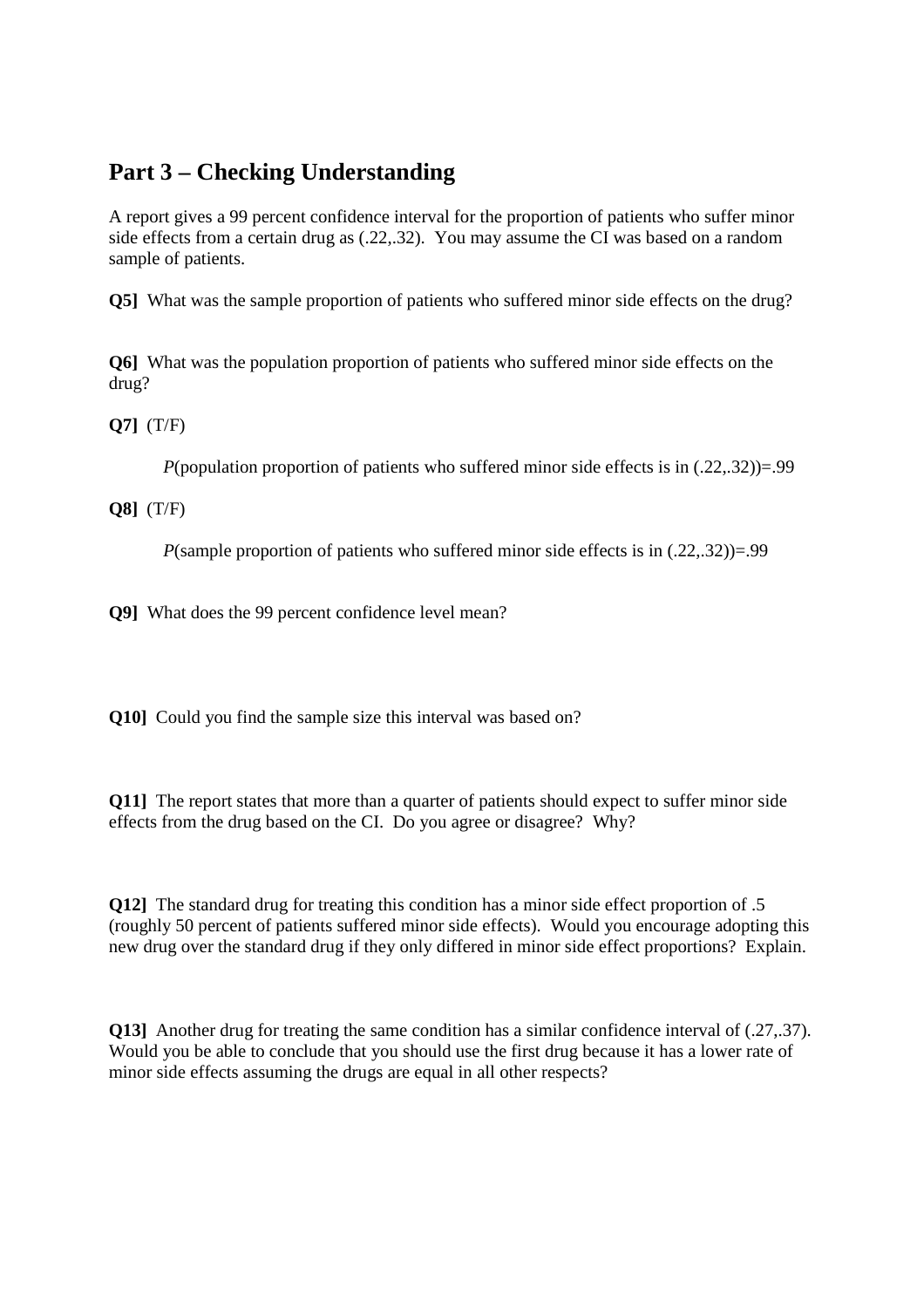#### **Part 4 – Beetles**

In Michigan and surrounding states, there has been substantial attention in recent years on the emerald ash borer, an invasive beetle that destroys ash trees. In some states, like Wisconsin and Michigan, ash trees make up a sizable percentage (20%) of "urban" forest, so the death of these trees and the spread of the beetle must be dealt with. The beetle has now been found in numerous other states and a quarantine region for moving ash wood has expanded to three states (it was just southeastern Michigan at one point). You have been asked by one of the afflicted states to determine the proportion of infected ash trees (assume you can identify the infected trees). A random sample of 500 ash trees in the state leads you to conclude that 357 are infected.

**Q14]** Argue whether the conditions necessary to do a confidence interval are satisfied here.

**Q15]** What is the sample proportion of infected ash trees?

**Q16]** If the population proportion was really 70 percent, what is the probability of observing the sample proportion you observed or something higher? (Hint, I'm thinking of normal theory here).

**Q17]** Provide the state with a 95 percent confidence interval for the proportion of infected ash trees. How would a 99% CI compare to your 95% CI? How about a 90% CI?

**Q18]** Based on your 95% CI, if the state asked you if it was reasonable to conclude that 80 percent of ash trees were infected, what would you say?

**Q19]** Based on your 95% CI, if the state asked you if it was reasonable to conclude that 70 percent of ash trees were infected, what would you say?